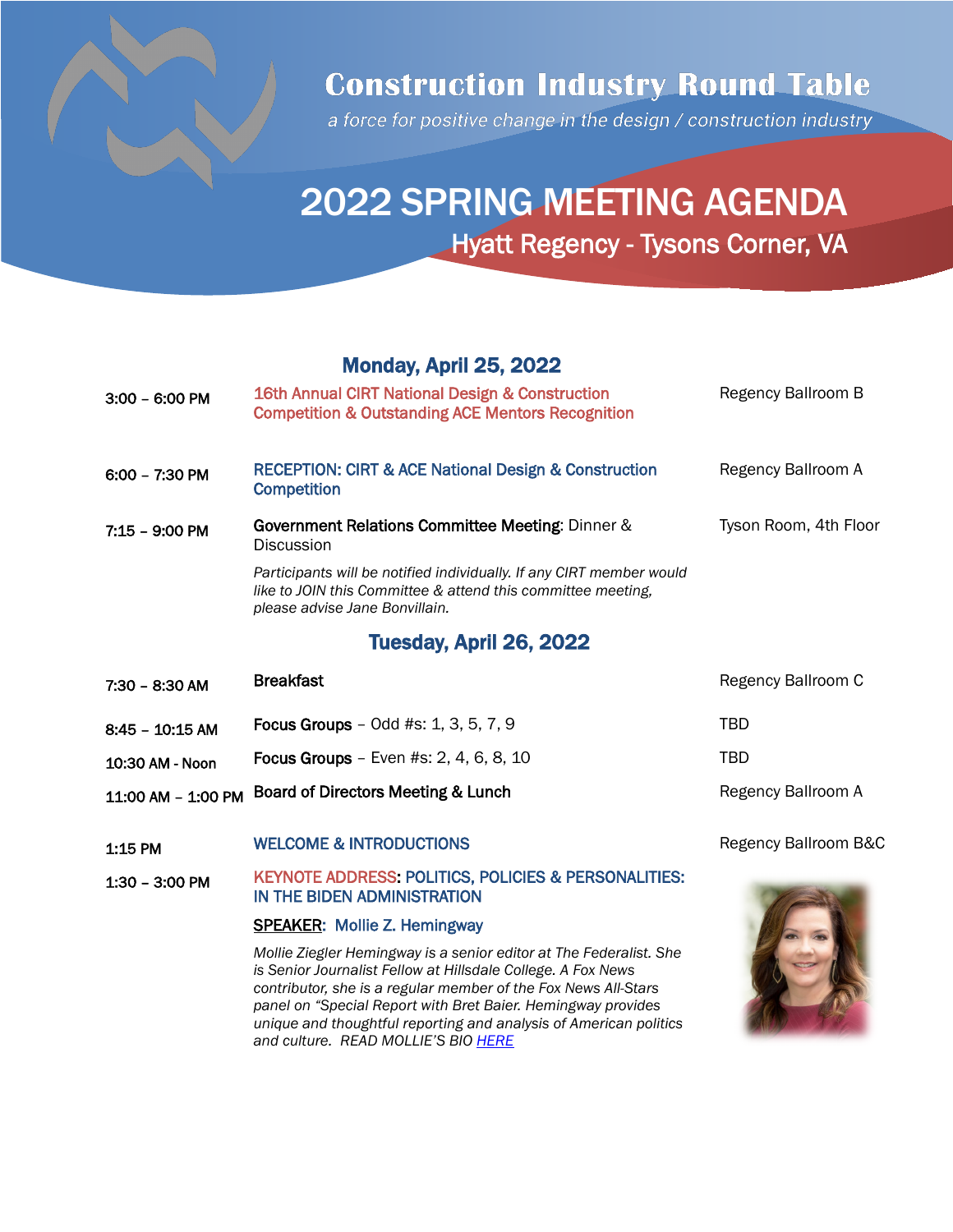| $3:15 - 5:00$ PM  | Suicide Prevention and Mental Health Promotion in the<br>Design & Construction Industry: "A Paradigm Shift in Health<br>and Safety"                                                                                                                                                                                                                                                                                                                                                                                                                                                                                                                                                                                               |                      |
|-------------------|-----------------------------------------------------------------------------------------------------------------------------------------------------------------------------------------------------------------------------------------------------------------------------------------------------------------------------------------------------------------------------------------------------------------------------------------------------------------------------------------------------------------------------------------------------------------------------------------------------------------------------------------------------------------------------------------------------------------------------------|----------------------|
|                   | <b>SPEAKER: Dr. Sally Spencer - Thomas</b>                                                                                                                                                                                                                                                                                                                                                                                                                                                                                                                                                                                                                                                                                        |                      |
|                   | Dr. Sally is a clinical psychologist, inspirational speaker, podcaster,<br>and impact entrepreneur. READ DR. SALLY'S BIO HERE                                                                                                                                                                                                                                                                                                                                                                                                                                                                                                                                                                                                     |                      |
| $5:00 - 5:45$ PM  | A Transformative, Leadership-Driven Approach to Avoiding<br><b>Project Labor Risk</b>                                                                                                                                                                                                                                                                                                                                                                                                                                                                                                                                                                                                                                             |                      |
|                   | <b>SPEAKER: Daniel Groves, CEO, Construction Industry</b><br><b>Resources (CIR)</b>                                                                                                                                                                                                                                                                                                                                                                                                                                                                                                                                                                                                                                               |                      |
|                   | When construction projects run into labor challenges (shortages,<br>productivity, quality, safety, retention, etc.), those issues are<br>typically not the root cause. Quite often the cause is a lack of<br>understanding or recognition of circumstances; and the<br>subsequent response or lack of response usually leads to project<br>success or failure. What is the magnitude of skilled labor risk in<br>the current construction market? How can we improve our project<br>planning process to identify labor risk early enough to avoid it or<br>establish a process to minimize it? What are the tools to help us<br>accomplish this? We'll answer these questions and more in this<br>session. READ DANIEL'S BIO HERE |                      |
| $6:00 - 9:00$ PM  | <b>Reception &amp; Dinner</b>                                                                                                                                                                                                                                                                                                                                                                                                                                                                                                                                                                                                                                                                                                     | Regency Ballroom A   |
|                   | <b>SPEAKER:</b> Invited Secretary of Labor Martin J. Walsh                                                                                                                                                                                                                                                                                                                                                                                                                                                                                                                                                                                                                                                                        |                      |
|                   | <b>Wednesday, April 27, 2022</b>                                                                                                                                                                                                                                                                                                                                                                                                                                                                                                                                                                                                                                                                                                  |                      |
| 7:00 - 9:00 AM    | <b>BREAKFAST &amp; CIRT BUSINESS</b><br>CIRT Business & industry updates on various matters will begin at<br>8:00am.                                                                                                                                                                                                                                                                                                                                                                                                                                                                                                                                                                                                              | Regency Ballroom B&C |
| $9:00 - 9:45$ AM  | Infrastructure Legislation - Hitting the Road and What You<br><b>Need to Know</b>                                                                                                                                                                                                                                                                                                                                                                                                                                                                                                                                                                                                                                                 | Regency Ballroom B&C |
|                   | <b>SPEAKER: Baruch Feigenbaum, Senior Managing Director,</b><br><b>Transportation Policy, Reason Foundation</b>                                                                                                                                                                                                                                                                                                                                                                                                                                                                                                                                                                                                                   |                      |
| $9:45 - 10:45$ AM | <b>Augmented Reality - Productivity?</b>                                                                                                                                                                                                                                                                                                                                                                                                                                                                                                                                                                                                                                                                                          | Regency Ballroom B&C |
|                   | <b>SPEAKERS: TBD</b>                                                                                                                                                                                                                                                                                                                                                                                                                                                                                                                                                                                                                                                                                                              |                      |
| 11:00 AM - Noon   | <b>Construction Inclusion Week Planning Session</b>                                                                                                                                                                                                                                                                                                                                                                                                                                                                                                                                                                                                                                                                               | Regency Ballroom B&C |
| <b>Noon</b>       | <b>CIRT Adjournment</b>                                                                                                                                                                                                                                                                                                                                                                                                                                                                                                                                                                                                                                                                                                           |                      |
| $1:00 - 5:00$ PM  | <b>CIECI 2022 Spring Conference</b><br>(separate registration required)<br><b>CONSTRUCTION INDUSTRY</b><br>The CIECI brings together, in a non-<br><b>ETHICS &amp; COMPLIANCE</b><br>profit, private association,<br><b>INITIATIVE</b>                                                                                                                                                                                                                                                                                                                                                                                                                                                                                            | Regency Ballroom A   |
|                   | companies within the U.S.<br>construction industry that are committed to the highest level of<br>ethics and conduct and compliance with the law. For more<br>information contact: Kathleen Lilja at Crowell & Moring, Email:<br>klilja@crowell.com; Phone: 202.508.8777                                                                                                                                                                                                                                                                                                                                                                                                                                                           |                      |